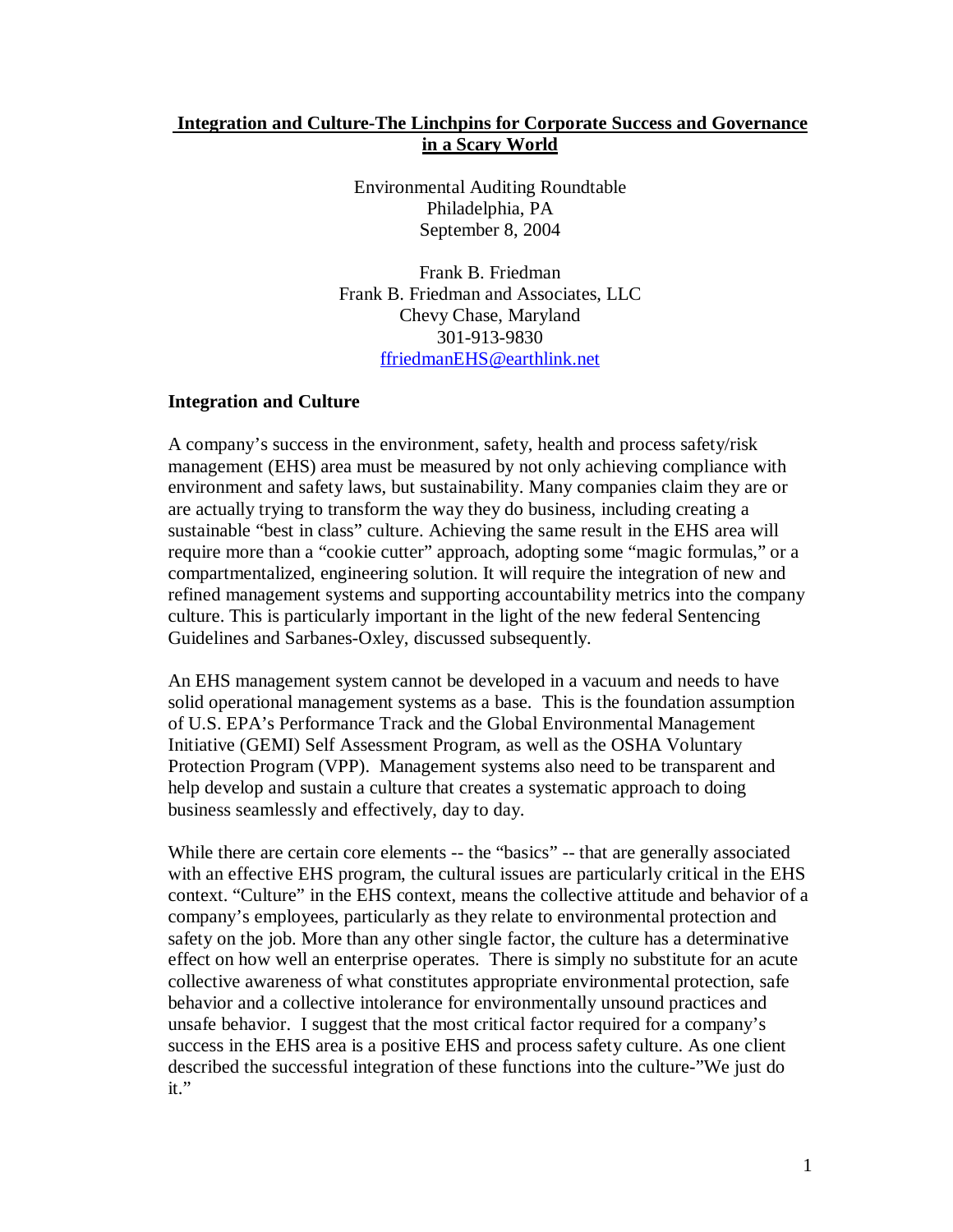In the environmental context, the GEMI Self Assessment Program, designed by managers for managers, clearly defines the integration of the environmental function as follows:

# "Level3-Integration into General Business Functions<sup>1</sup>

The company has formal systems to **integrate environmental management concerns into its management functions** and general business conduct on a regular basis. Environmental information and concerns are thus incorporated into all relevant business planning functions, including corporate policies, capital budgets, product design, development, manufacture and disposition and marketing strategies, hiring decisions, implementation programs and reporting. The environmental concerns include direct and indirect environmental impacts of products, operations and services, extending beyond maintaining regulatory compliance." (Emphasis in original)

Management of environmental issues should take advantage of broad experience in operations, management systems and the interrelations of environment, health and safety to management culture to examine a company's approach to EHS in the context of broader management issues. Accordingly, in reviewing the adequacy of an EMS, many times my own recommendations discuss broader management issues and opportunities, which are tied to the EHS issues that were identified as part of the review. The implementation of these recommendations, with an experienced eye on achieving effective integration within the enterprise's organization and business processes, is also critical for EHS performance success and sustainability. The broader understanding of management issues and opportunities also ties to the federal Sentencing Guidelines and Sarbanes-Oxley, as discussed subsequently.

Similarly, a critical path toward integration of EHS into the culture and as part of "we just do it" is adopting a process safety or "risk based" management approach. This is an important and in many cases the primary proposed strategy for implementing management recommendations.

For example, many facilities and managers assume that "management of change" applies primarily to specific process change and applicable OSHA work place safety regulations. However, "change" can have much broader and more significant implications and impact on the business. It can affect quality and general operations, not just process safety. Data management systems manage change, as do quality systems. Productivity is also impacted and means to improve productivity such as standardizing operating procedures, or establishing basic employee skill requirements such as computer literacy, can act as significant change agents.

<span id="page-1-0"></span> $\frac{1}{1}$  $\frac{1}{2}$  Level 4 is "Total Quality Approach," which assumes an integrated system applied globally and continuously evaluated for improvement.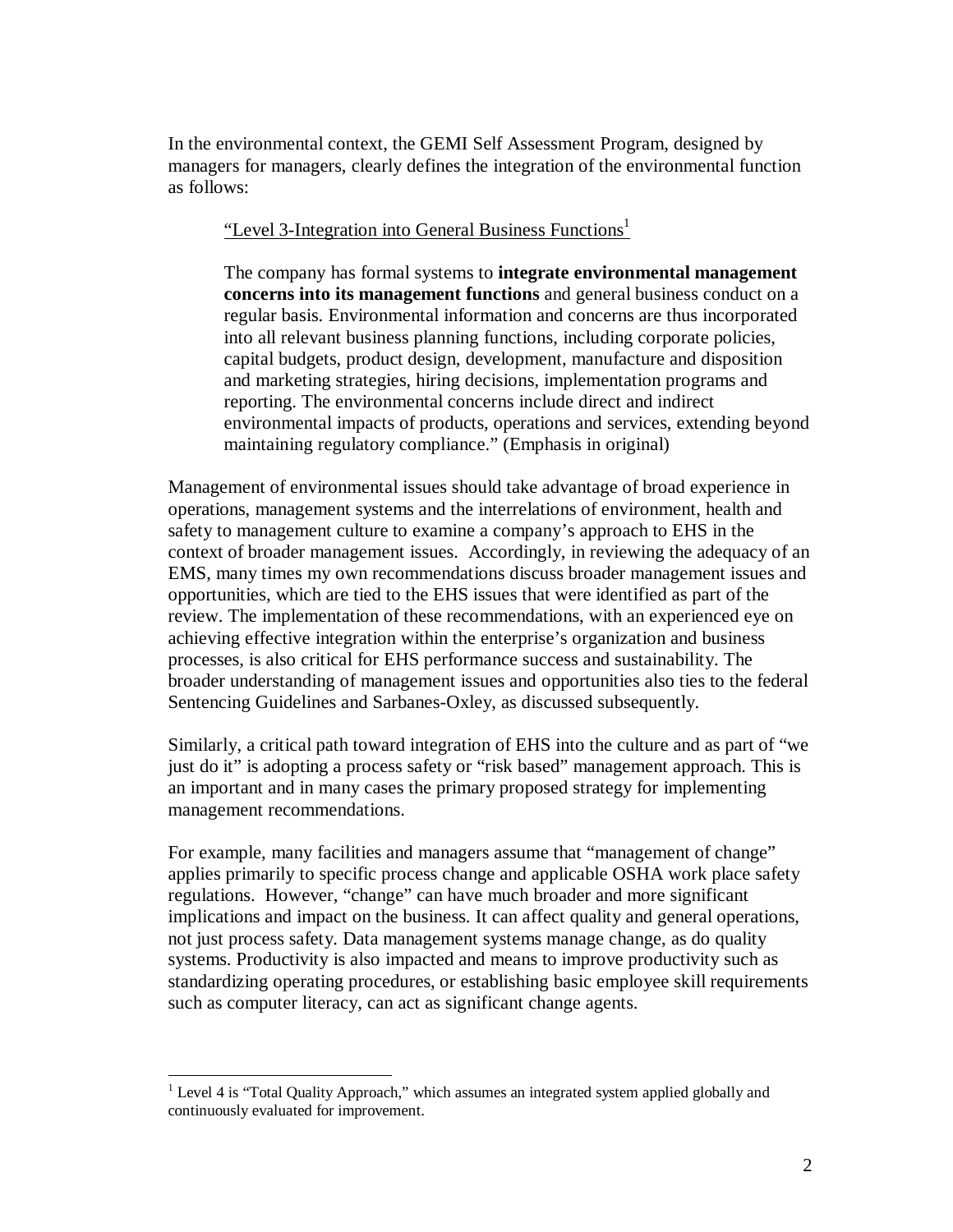In general, both as a matter of process safety and as a general manufacturing process, it is important that all the significant implications of "change," even a seemingly limited change in a manufacturing process, be identified, carefully evaluated, appropriately acted upon and documented as part of a formalized Management of Change (MOC) process. This is not always the case. Specific and detailed procedures should be established for any change and that change must be clearly documented. For example, Piping and Instrumentation Drawings (P&Ids) in many facilities are very poor. Documentation of electrical work and engineering for new equipment may be better, but is often lacking in older equipment or older portions of a facility. This lack of documentation impacts production, process safety and in some cases personnel safety and environmental compliance. Many environmental incidences and permit issues are a result of failure to adequately manage change.

Process Safety Management (PSM) is broader than the OSHA work place regulations. While some company processes and facilities are directly subject to the OSHA regulations (although not to the PSM regulations), I define the concepts more broadly than regulatory compliance. The concept here is goal setting and performing "through" normal compliance requirements to establish a high performance culture that effectively "manages" overall EHS risk. Establishing such a process safety/risk management culture is vital to "best in class" management. An incident can hurt an individual, create environmental damage and destroy valuable equipment, all of which negatively impact customers, the community and the overall company. Thus, a process safety/risk management culture improves not only process safety, but also personnel safety and environmental controls. It avoids "stove piping"- looking only at environment or looking only at safety considerations, without examining the broader interrelationship of these functions, as well as their significance in operations. Preventive/predictive maintenance, data management and incident investigation are part of PSM. This management concept ties the EHS functions together and in turn integrates them into general management as part of the culture, achieving "we just do it."

Development of such a "risk based" culture will provide the sustainability necessary to assure that EHS is fully integrated into the company management culture. Most significantly, the institution of the risk based culture will provide the base for any systematic approach to EHS management that will work best with the changing goals of the company, assure compliance and allow a systematic approach to EHS to become the readily accepted way of doing business. In essence, this approach is an operations and overall business inclusive approach to achieving the targeted EHS objectives.

#### **Culture and Compliance**

While these previously discussed concepts make good business sense, they are particularly important in today's new compliance based pressures. Effective environmental management systems (EMS) are the most cost-effective ways of doing business and achieve cost savings on labor, energy and material resources, improving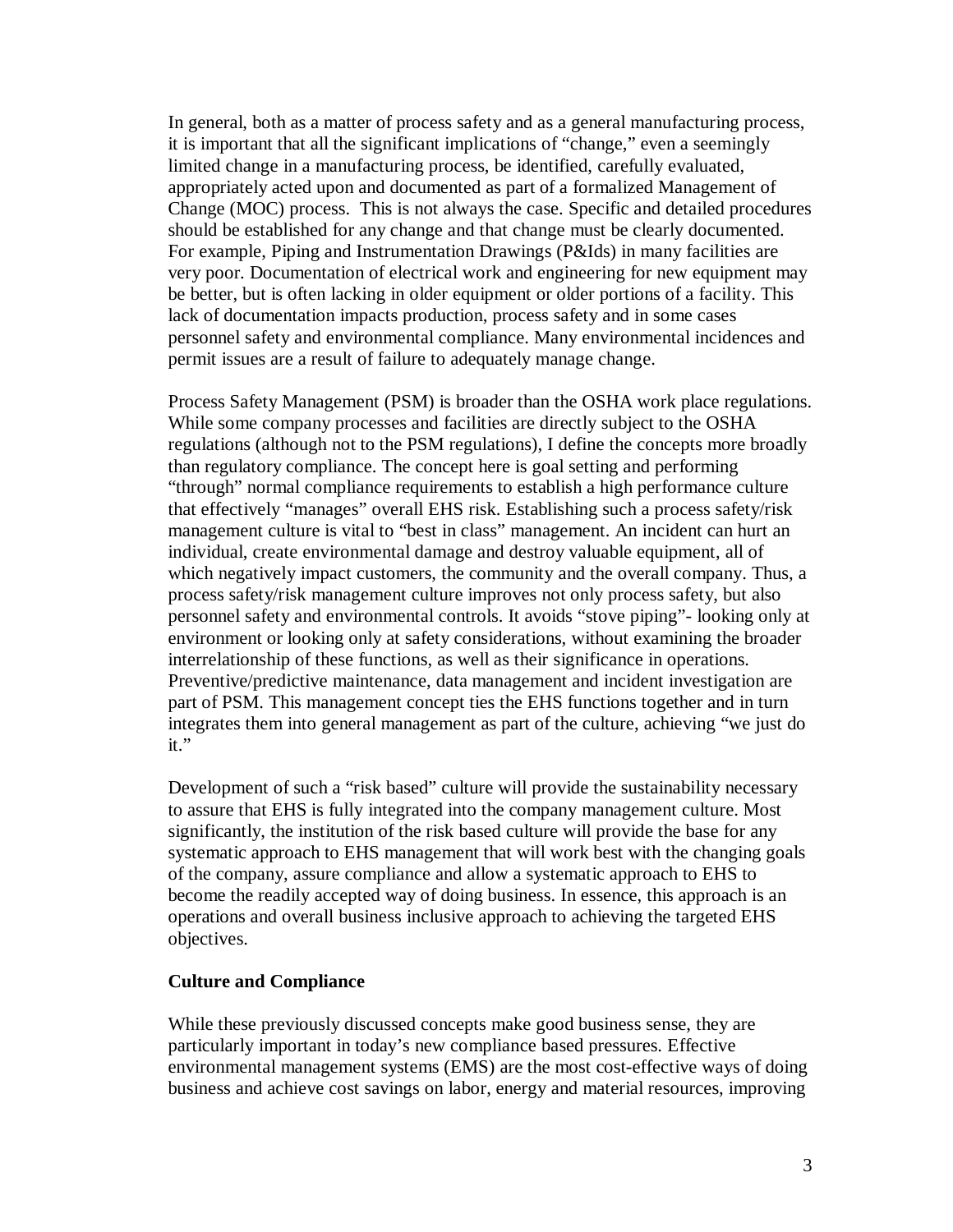financial performance while lowering the risk of costly administrative, civil or even criminal liability.  ${}^{2}$ [A](#page-3-0)s I have stated many times, if you have a management system designed strictly for compliance, it is a poor management system, but an effective EMS, integrated into the company culture will also achieve compliance and probably do a better job than a compliance oriented system.

Moreover, it is important, particularly with the recent, revisions to the federal Sentencing Guidelines and the enactment of the Sarbanes-Oxley Act of 2002, to consider whether EMS are still providing the maximum protection and benefits.

### **Summary of Sentencing Guidelines Revisions**

While, as noted previously, EMS should be management focused, it is also important to compare EMS against legal requirements, particularly when the legal requirements are beginning to recognize broader issues such as company cultures. A critical area for such review is the federal Sentencing Guidelines, which determine the sanctions that will be imposed in federal criminal cases. However, the Guidelines serve a much broader function in the area of corporate compliance programs, providing, if nothing else, "peace of mind" for corporate officials that the programs minimize potential exposure in criminal matters. These Guidelines, first promulgated in 1991 allow judges to show leniency based on whether or not the company's compliance plan meet the Guidelines' criteria for an "effective program to prevent and detect violations of law."

The Guidelines' criteria for sentencing also quickly became the criteria to determine which cases were selected for enforcement, and how seriously a particular violation may be viewed. Simply put, companies with compliance plans that did not meet the basic Guidelines requirements in the view of government personnel were almost automatically viewed as outliers seeking to avoid the legal responsibilities imposed by government regulations.

<span id="page-3-0"></span> $2$  See Steven Solow, Environmental Management Systems: Not Just for Environmental Compliance Anymore, *Executive Counsel* magazine, forthcoming, October 2004. A substantial portion of the discussion of the Federal Sentencing Guidelines is abstracted from that article, which ties my experience as a manager/lawyer to his experience as a lawyer/regulator to show the value of an EMS:

<sup>&</sup>quot;Frank Friedman, who served as the vice president for environmental health and safety at Elf Aquitaine, Inc., and who is now a nationally recognized expert on EMSs, long ago recognized the relationship between lawyers, engineers, business managers and consultants as the key to an EMS that meets a wide range of goals. His book, "Practical Guide to Environmental Management," is in its ninth edition, and his observations in this regard—along with my own experience as a former government enforcer and current outside counsel to many highly regulated businesses—form the basis of some concrete steps, described below, that managers can take to increase their confidence in the protection and value provided by their EMS." (Emphasis supplied)

His discussion of the federal Sentencing Guidelines and Sarbanes-Oxley, in turn, "forms the basis" for some of my recommendations.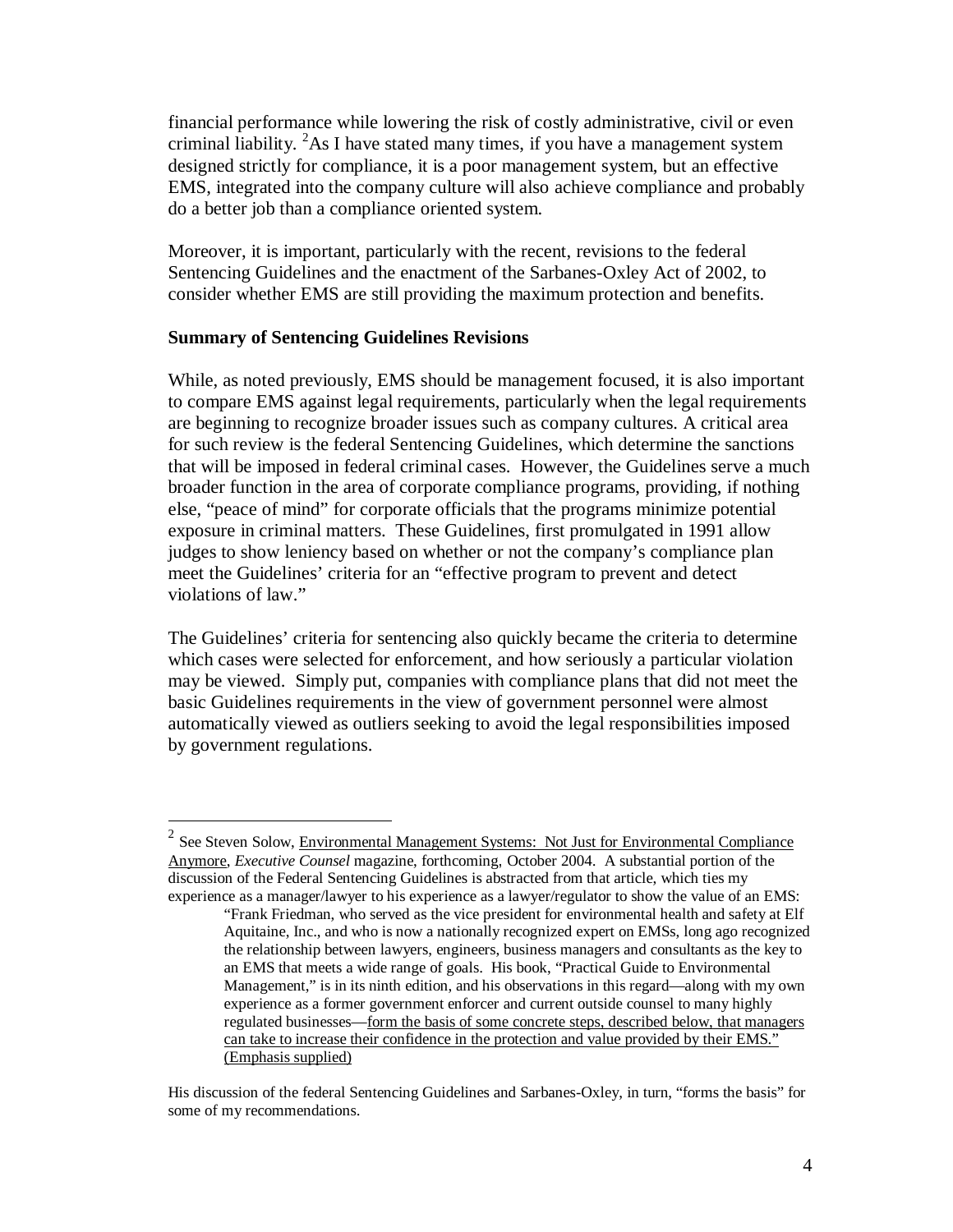The U.S. Sentencing Commission, the quasi-legislative body that drafts the Guidelines, has proposed a revision (the first since 1991) to Chapter Eight of the Sentencing Guidelines, the "Organizational Guidelines," which govern the sentencing of companies. The changes to the Organizational Guidelines were partly in response to the new requirements imposed by Sarbanes-Oxley. The way the law operates, the Commission's proposal will become law unless the U.S. Congress passes a law to the contrary, which is highly unlikely.

The new provisions will require new efforts in order for the government to consider that a corporate compliance plan is "effective" in preventing and detecting violations of law. Corporate directors and executives will be required to undertake a far greater responsibility and oversight role in the design and implementation of compliance plans and will for the first time require that companies show they have taken steps to promote an "organizational culture" that encourages a commitment to compliance.

The new Guidelines will do the following:

- For the first time require the organization to "promote an organizational" culture that encourages ethical conduct and a commitment to compliance with the law";
- More specifically define the term "standards and procedures" as "standards of conduct and internal controls that are reasonably capable of reducing the likelihood of criminal conduct";
- Replace the general requirement that high-level individuals be assigned overall responsibilities with more specific requirements that clarify the roles and reporting responsibilities of an organization's compliance authorities;
- Require more aggressive efforts by an organization to determine when an employee with substantial authority over a compliance area has a history of engaging in illegal activities or other conduct inconsistent with an effective compliance and ethics program;
- For the first time require training for and the dissemination of training materials to all levels of an organization's employees and agents, including upper level management;
- Mandate the use of auditing and monitoring systems designed to detect criminal conduct;
- Require a periodic evaluation of the compliance program;
- Require that organizations provide a means, which may include the use of anonymous or confidential reporting, to enable employees and agents "to seek guidance regarding the potential or actual criminal conduct without fear of retaliation"; and
- Enforce compliance standards through "appropriate incentives," in addition to disciplinary actions.

The EMS and those charged with its implementation should consider these changes and determine whether or not the existing program satisfies these requirements. Simply put, even a fairly well functioning EMS will be considered suspect in the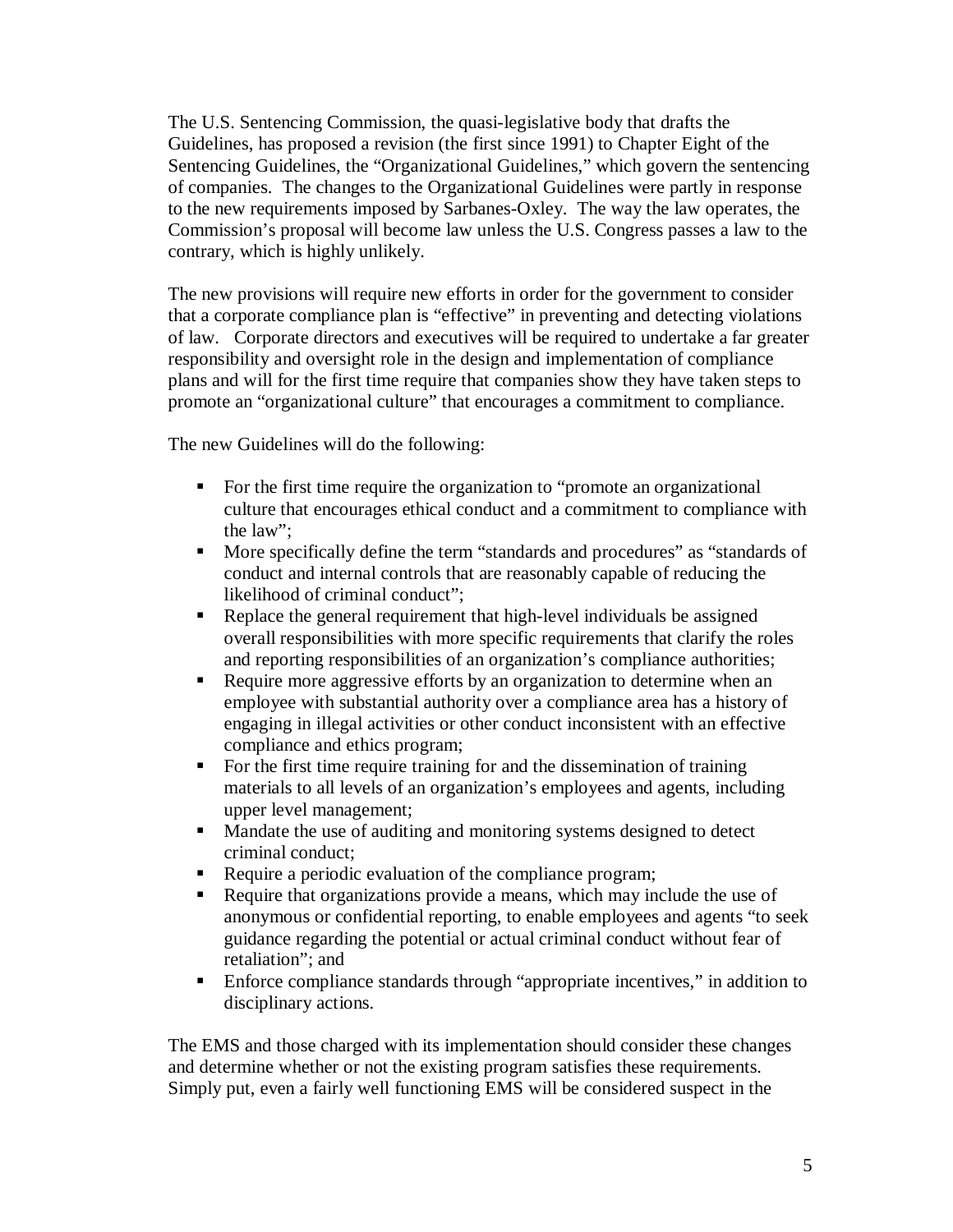event of a violation if it does not address each of the new Guidelines provisions. I suggest that the integrated EHS management system, previously discussed will go a long way to achieving this objective.

The guidelines require a much broader look, particularly from an auditing standpoint at culture, namely whether the management system "promote[s] an organizational culture that encourages ethical conduct and a commitment to compliance with the law, " mandates "the use of auditing and monitoring systems designed to detect criminal conduct" and "require[s] a periodic evaluation of the compliance program." Do your auditing systems provide for such an examination? Do you have people in the auditing department capable of making such an examination or access to third parties who can provide such expertise?

# **Sarbanes-Oxley and EMSs**

The Sarbanes-Oxley Act of 2002 is primarily about disclosure, imposing enhanced responsibility for disclosures upon top corporate officials. It puts increased pressure on corporate accountants and attorneys to push information "up the chain." It requires CEOs and CFOs to certify, among other things, that the company has adequate "disclosure controls and procedures." Sarbanes-Oxley also requires CEOs and CFOs to evaluate disclosure controls every 90 days and disclose to the company's auditors and to the board's audit committee all significant deficiencies and weaknesses in the design or operations of the controls.

These new obligations are placed on top of existing SEC requirements regarding the disclosures of environmental liabilities.<sup>[3](#page-5-0)</sup> Three existing SEC regulations and one financial accounting standard require the disclosure of "material" environmental liabilities.<sup>4</sup>

Sarbanes-Oxley has made the process of determining whether environmental costs and liabilities are "material" a matter of very critical personal liability exposure for the highest level of corporate officers. Anyone who certifies a periodic report that does not meet all applicable requirements is subject to fines and imprisonment—up to a \$1 million fine and 10 years of imprisonment for a "knowing" offense, and up to a \$5 million fine and 20 years of imprisonment for a "willful" offense.

A provision that is particularly important in the management and auditing context prescribes up to 20 years of imprisonment for destroying documents in order to obstruct a federal investigation, or even in anticipation of a federal legal proceeding. This broad new provision allows individuals to be prosecuted even if no official proceeding had begun, as long as the government can prove that the person destroyed records in contemplation of some official proceeding in the future. If nothing else,

<sup>&</sup>lt;sup>2</sup><br>3  $3$  Friedman, supra at pages 240-243. Solow, supra.

<span id="page-5-1"></span><span id="page-5-0"></span><sup>&</sup>lt;sup>4</sup> Friedman, supra.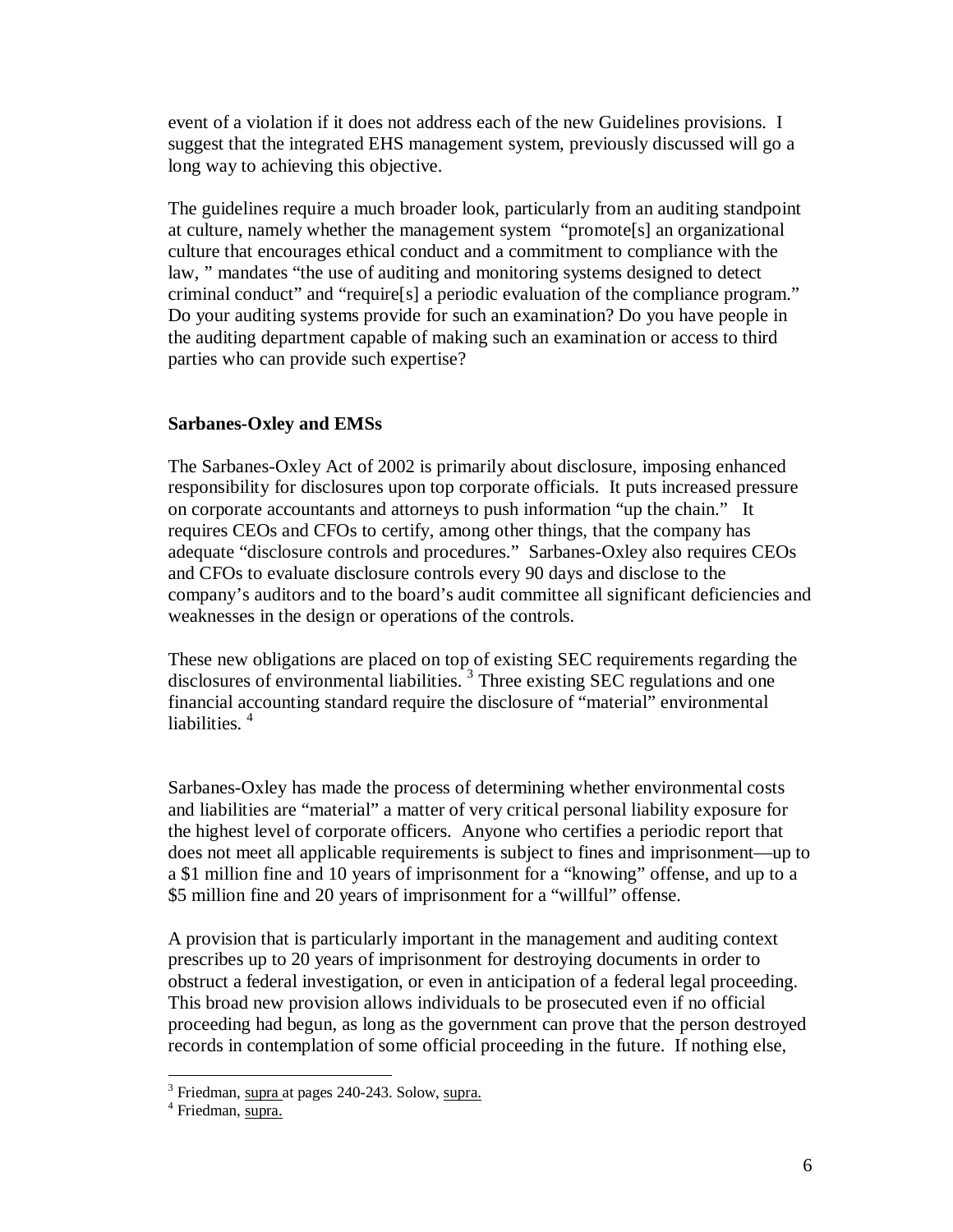this provision points up the importance of conducting a careful review of a company's records management program, above and beyond the EMS, given that it creates the potential for criminal liability for the destruction of documents in the ordinary course of a company's business.

One trigger for possible criminal prosecution is a history of violations, even if each one standing alone is itself relatively minor. While it is often stated that a strong EMS must have a feedback loop, that is not enough. Companies should have a program that works to promptly and accurately identify the root cause of a problem, considers a full range of potential future solutions, selects a solution that appears most likely to either remove the source of the problem or prevent a recurrence, and serves as a vehicle to manage a change in procedures, structure or operations. The paradigm is "plan, do, reflect, integrate."

A Compliance Assurance Letter is a very useful technique that I have used to ensure that each business unit is doing what it should in managing the EHS function. The president of a business unit is delegated substantial responsibility. The Compliance Assurance Letter, which the president of each Business Unit would be required to sign annually and submit directly to the General Counsel (with eventual submission to senior management and the Board, with a copy to the head of EHS), is a comprehensive document that provides a basis for ensuring a substantial portion of the accountability that must go with that responsibility. However, while the Compliance Assurance Letter needs to be coupled with other systems  $<sup>5</sup>$ [,](#page-6-0) it is by its</sup> nature the most critical tool for providing the necessary corporate assurances that management systems are functioning effectively.

Many companies have general compliance letters, but these letters to be effective should include details such as processes developed and implemented to further compliance with applicable EHS regulatory requirements and company policies; the status of audit findings; and investigation processes for all significant EHS incidents and the implementation of measures to prevent their occurrences. Here, again, the focus is systems in place. A business unit head would also want similar letters from those reporting to him/her in order to assure that appropriate due diligence has taken place. This approach is not very different from Sarbanes-Oxley, but is designed not only for compliance but to provide further assurances that systems are in place and working effectively. It is not only a compliance tool, but also an effective management tool.

The Compliance Assurance Letter also accomplishes the purpose of bringing forward to management and the Board those issues that may need immediate attention and allows management and the Board to understand what actions, including funding, may be necessary for correction and to provide appropriate capital through the budget process as may be necessary.

<span id="page-6-0"></span> <sup>5</sup>  $<sup>5</sup>$  See generally, Friedman, Practical Guide to Environmental Management (9<sup>th</sup> edition 2003,</sup> Environmental Law Institute)